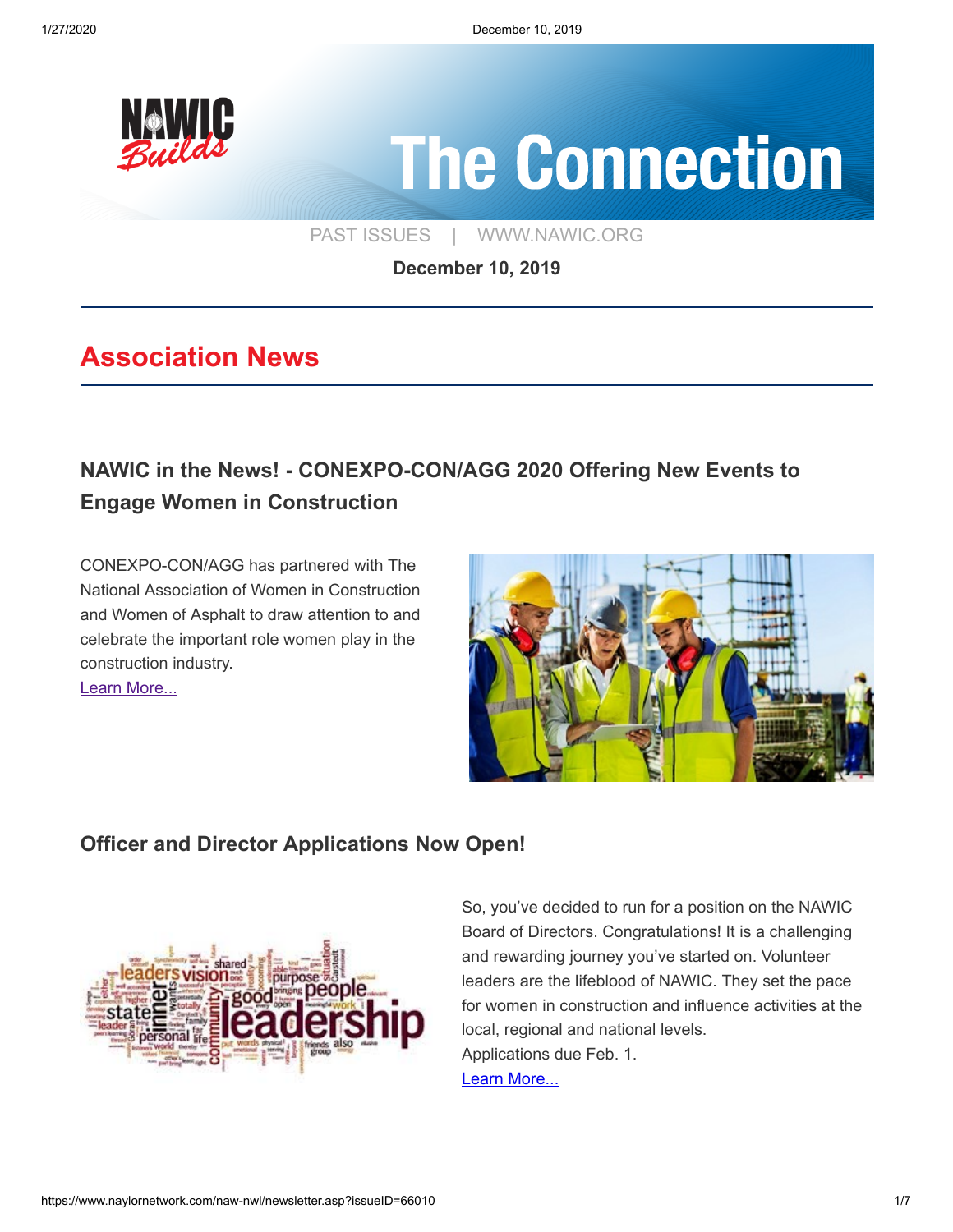#### **[PD&E Committee Contest Announcement](https://www.naylornetwork.com/naw-nwl/articles/index.asp?aid=593248&issueID=66010)**

The National Professional Development & Education Committee is encouraging members to submit ideas for new and exciting development and learning opportunities that will enrich our member experience. So put your thinking caps on and get sharing!

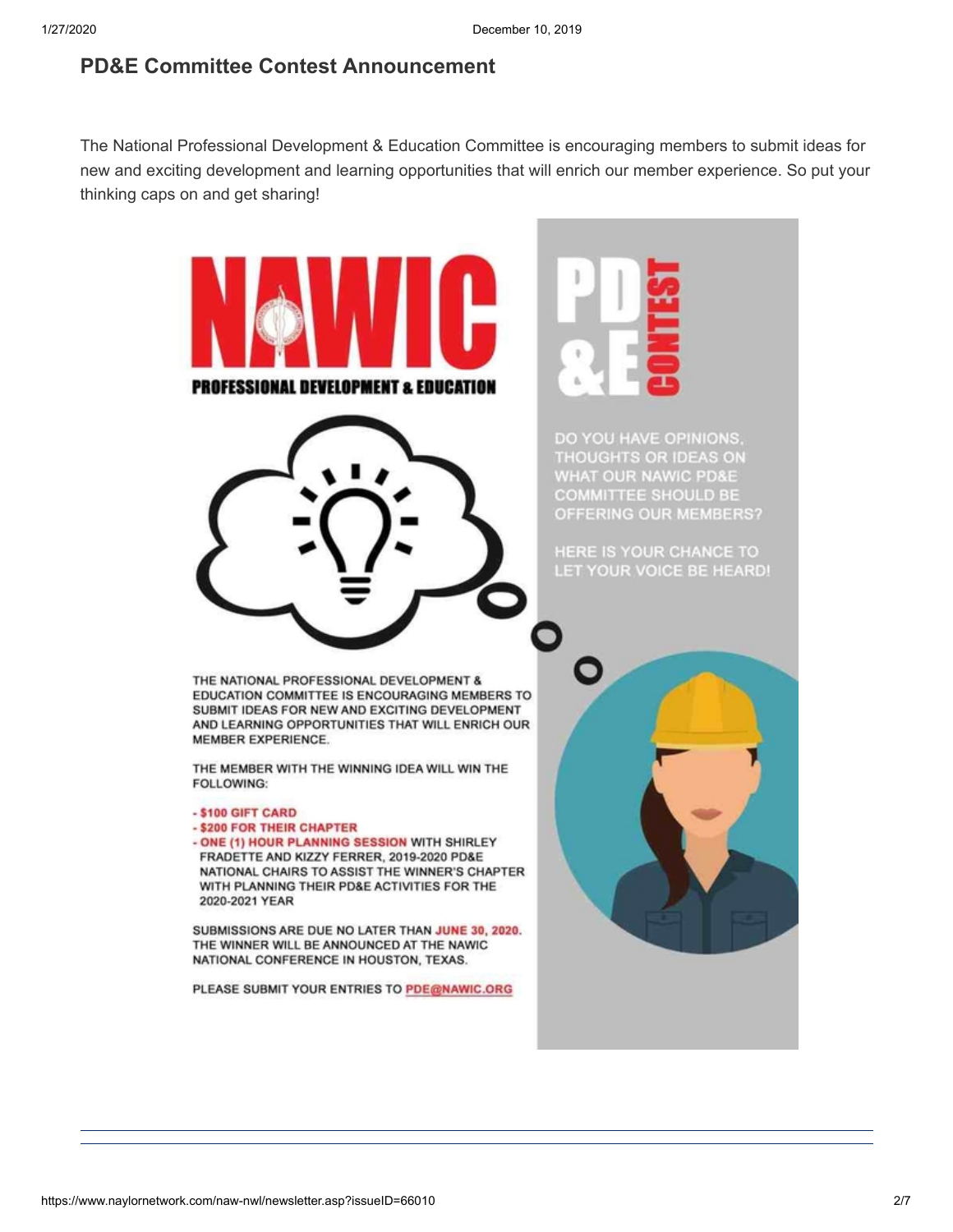#### **[2020 NAWIC Award Nomination Forms Now Available!](https://www.nawic.org/nawic/Awards.asp)**

Each year, NAWIC awards three very special individuals with our annual awards: Future Leader, Lifetime Achievement and Member of the Year. Below, find a brief description of each award (nomination forms available on the NAWIC site - just click "Learn More").



**Future Leader:** Recognizes the outstanding efforts of a new NAWIC member who has been actively involved throughout their first two years.

**Lifetime Achievement:** Recognizes the outstanding efforts of a NAWIC member who has been actively involved throughout their NAWIC membership (min. 15 years).

**Member of the Year:** Recognizes the outstanding efforts of a NAWIC member who has been actively involved October 2018 — September 2019.

The recipient of each award will be *recognized at our Annual Conference in August.* **Deadline for submissions: June 1, 2020.**

[Learn More...](https://www.nawic.org/nawic/Awards.asp)

#### **[WIC Week Pins and Posters](https://www.nawic.org/nawic/wicweek.asp)**



WIC Week (March 1-7) is getting closer and closer! Make sure you are prepared with your WIC Week posters and pins. [Learn More...](https://www.nawic.org/nawic/wicweek.asp)

**[NAWIC Membership & Marketing Video Contest](https://www.naylornetwork.com/naw-nwl/articles/index.asp?aid=593156&issueID=66010)**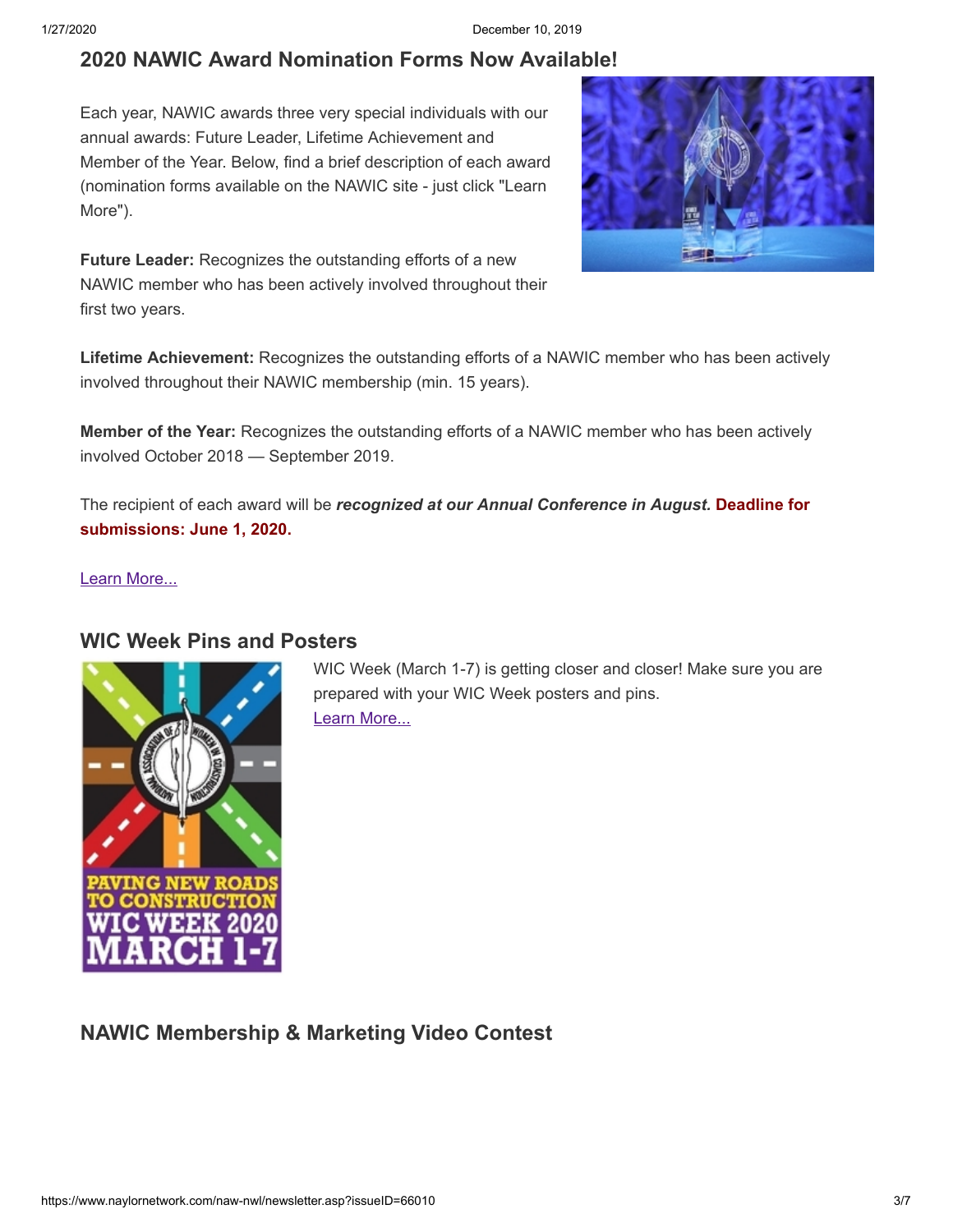

## **NAWIC MARKETING & MEMBERSHIP CONTEST**

#### **WHAT:**

Show us how NAWIC Powers You, Your Chapter and Your **Community** in a 1-3 minute video.

This contest is to encourage all chapters to use videos as membership and marketing tools.

#### HOW:

Create a video with the guidelines below,

- Video must be 1-3 minutes  $1.$ long.
- 2. Video must have pictures or videos.
- 3. Video must have sound or music.

Post your video on facebook or Instagram using #NAWICVIDEOCONTEST

#### WHEN:

Submit your video to your Regional Marketing & Membership Committee before March 20<sup>nd</sup>, 2020.

Regional Chairs submit your 1<sup>st</sup> place winners to the National M&M Committee before July 1st, 2020.

2 awards will be recognized and showcased at Annual Conference 2020 and on the National website!

- Marketing Award for creativity and design.
- Membership Award for shares on your social media post

Videos DO NOT have to be professionally made and can be made using free applications on iPhone/ Androids \*If using a different application than the ones suggested please beware of using free copyright material only

The annual Membership & Marketing Committee Video contest is now live! Get those cameras rolling!

## **Education / Training**

### **[Region Director Onboarding Webinar: Session 2 - Region Director Candidacy,](https://www.naylornetwork.com/naw-nwl/pdf/Region_Director_Onboarding_Webinar_Series_-_Dec_11_-_Final.pdf) So You Want to Be a NAWIC Leader**

Have you ever thought what does it take to be a Region Director on the National Board? In this webinar, we will explore the Region Director's role, responsibilities, expectations and what you'll be a part of. Completing the necessary paperwork and campaigning will also be discussed.

Presenter: Anne Pfleger, CIT, National President-Elect Date: Wednesday, Dec. 11 Time: 7 p.m. ET, 6 p.m. CT, 5 p.m. MT, 4 p.m. PT

#### *All members welcome!* [Learn More...](https://www.naylornetwork.com/naw-nwl/pdf/Region_Director_Onboarding_Webinar_Series_-_Dec_11_-_Final.pdf)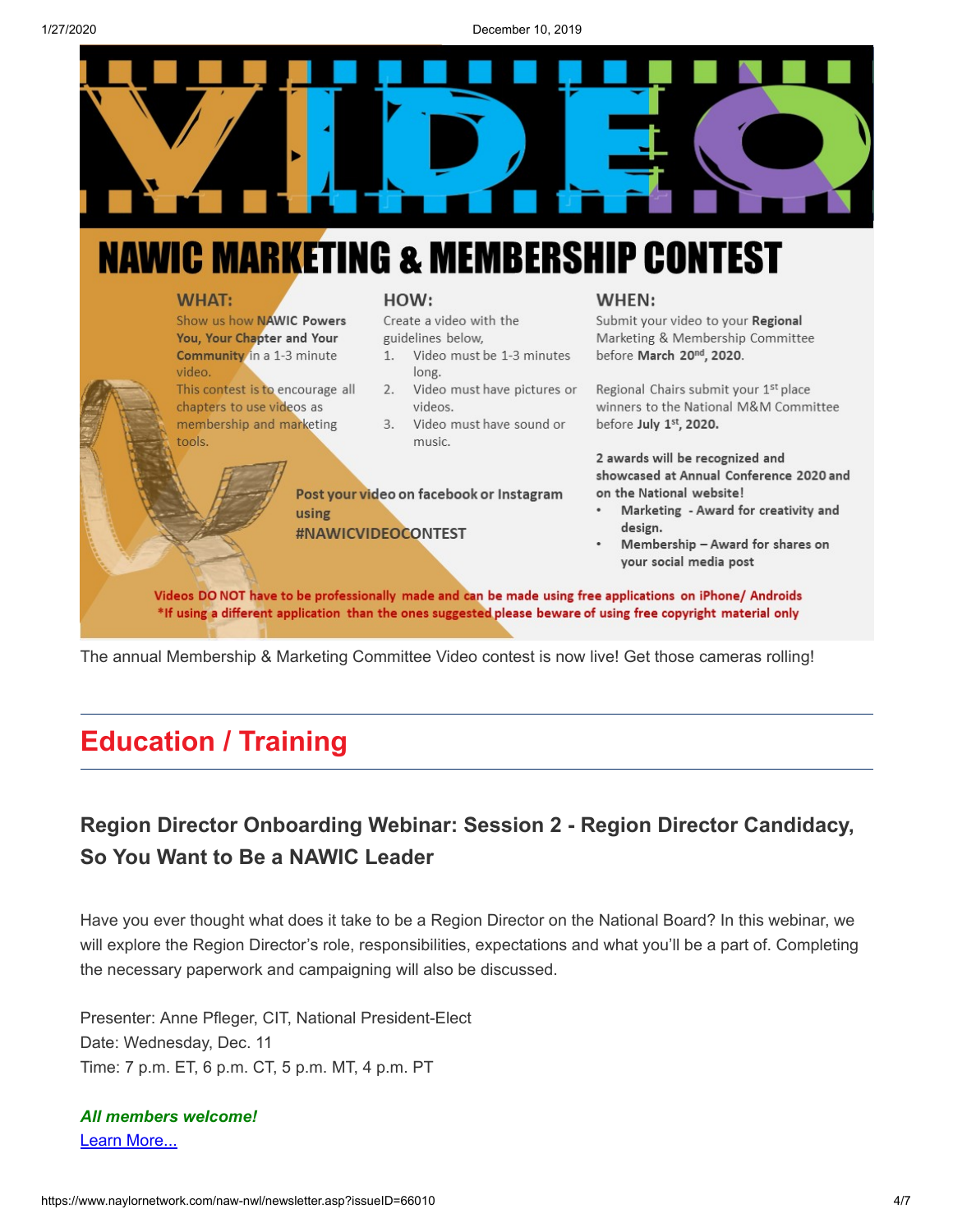## **Industry Update**

#### **[6th Street Bridge Crew Gets the Job Done with a Lot of Woman Power](https://www.latimes.com/california/story/2019-11-30/6th-street-bridge-crew-gets-the-job-done-with-a-lot-of-woman-power)**



The 6th Street Bridge team of 170 includes 15 women — the most on any commercial project in Los Angeles and nearly double the Department of Labor's participation goal of 6.9% female crew members. The \$428 million project is being constructed by Swedish construction company Skanska, in a joint venture with San Francisco-based Stacy and Witbeck. Skanska includes a senior executive team that is half women. [Learn More...](https://www.latimes.com/california/story/2019-11-30/6th-street-bridge-crew-gets-the-job-done-with-a-lot-of-woman-power)

#### **[National Safety Stand-Down 2020](https://www.osha.gov/StopFallsStandDown/)**



In the last issue of the Connection, we shared about AGC and AutoDesk's new grant program focusing on safety harnesses for women (https://www.agc.org/industry-priorities/safetyhealth/agc-autodesk-safety-harness-grant-program). It only seems fitting that we should now encourage you to save the date for next year's Safety Stand-Down!

Fatalities caused by falls from elevation continue to be a leading cause of death for construction employees, accounting for 366 of the 971 construction fatalities recorded in 2017 (BLS data). Those deaths were preventable. The National Safety Stand-Down raises fall hazard awareness across the country in an effort to stop fall fatalities and injuries.

[Learn More...](https://www.osha.gov/StopFallsStandDown/)

#### **[A Guide to 2020's Top Construction Trade Shows and Conferences](https://www.constructiondive.com/news/a-guide-to-2020s-top-construction-trade-shows-and-conferences/568123/)**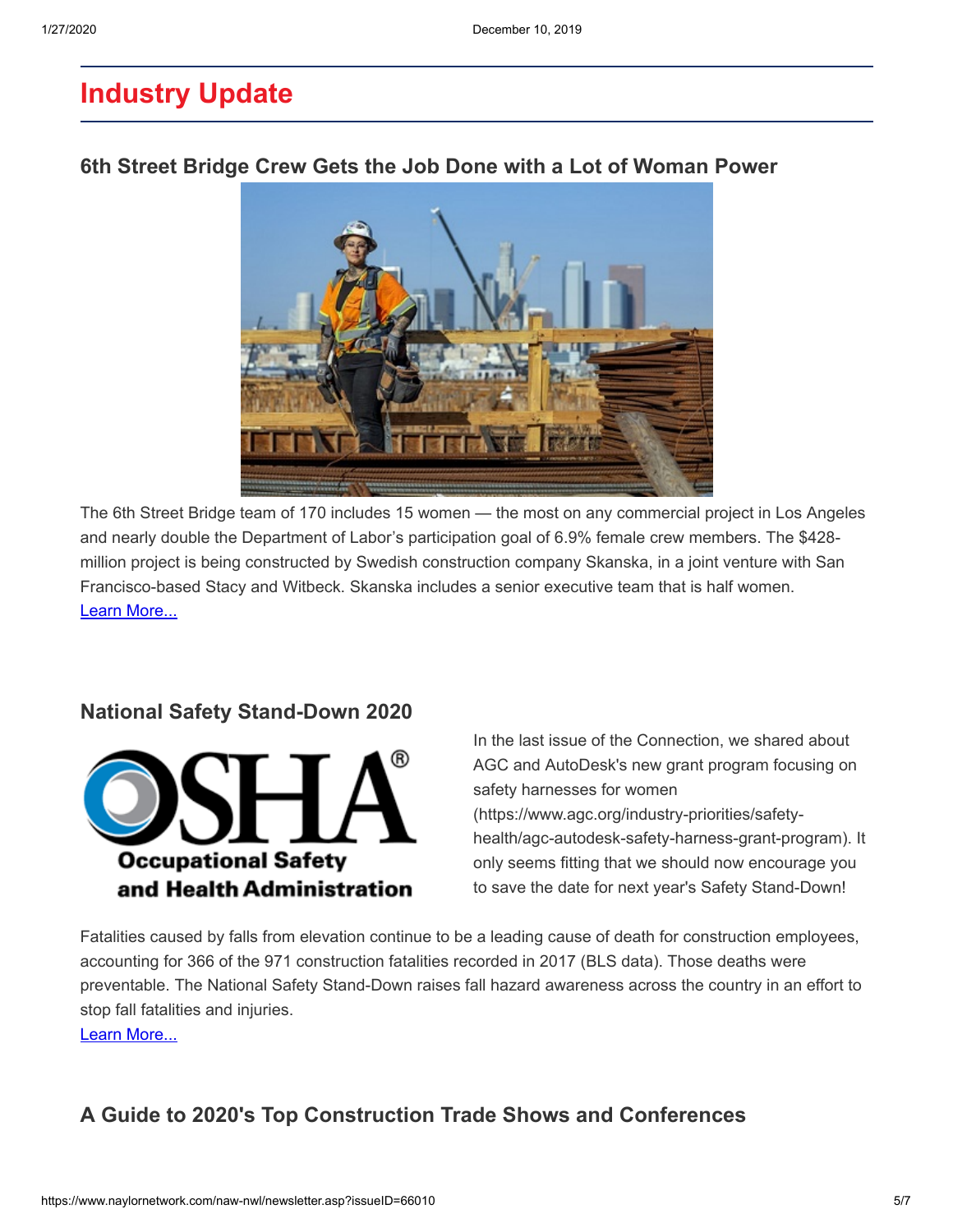1/27/2020 December 10, 2019

As 2020 approaches rapidly, professionals in the construction industry are planning for the new year. Attending trade shows and conferences is an effective way of improving knowledge and learning more about new technologies and ways of doing business. These events provide unfettered access to jobsite tours, hands-on demonstrations, networking opportunities and access to products and services promoted by exhibitors.

Here is a list of 2020's biggest construction industry events, in chronological order.

#### [Learn More...](https://www.constructiondive.com/news/a-guide-to-2020s-top-construction-trade-shows-and-conferences/568123/)

## **Calendar**



**23** Dec 2019

#### **[National Offices Closed for Holidays](https://www.naylornetwork.com/naw-nwl/articles/index.asp?aid=593162&issueID=66010)**

NAWIC National Offices will be closed for the holidays beginning Dec. 23. We will return on Jan. 6.

Happy Holidays! [Learn More...](https://www.naylornetwork.com/naw-nwl/articles/index.asp?aid=593162&issueID=66010)



## **[Membership & Marketing Webinar: Preparing for](https://www.nawic.org/nawic/Webinars.asp) Success/WIC Week Event Planning**

Join the Membership & Marketing committee in an hour session on preparing for success and WIC Week event planning. 1 p.m. CT